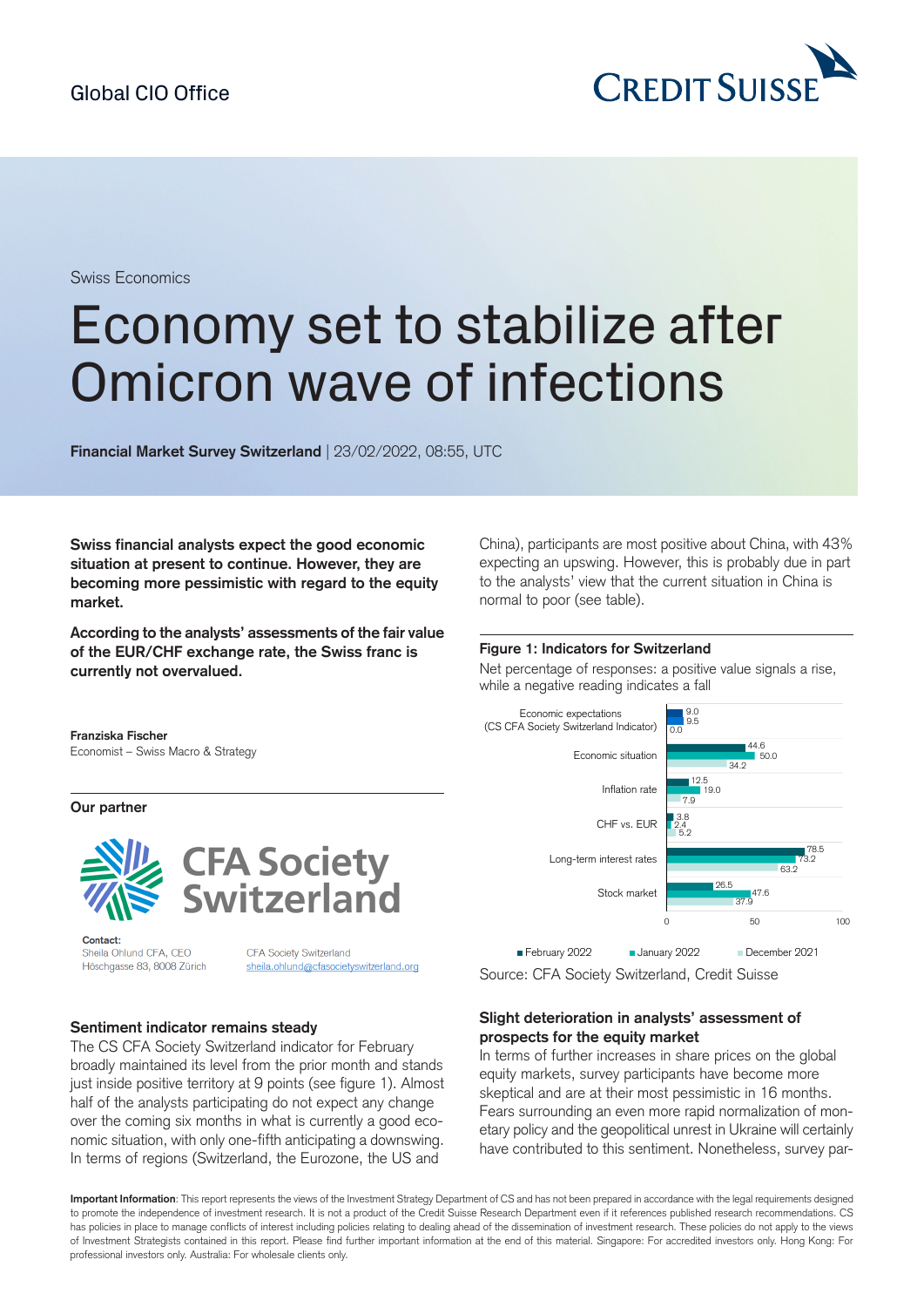ticipants do not foresee a longer-lasting correction in share prices. Instead, 47% of those surveyed believe the Swiss Market Index will be higher than its current level in six months' time, with just one-fifth of respondents expecting it to be lower.

## **According to the analysts, inflation should stop rising soon**

The inflation indicator in the financial market survey hit its high point back in March 2021. At that time, three-quarters of respondents were expecting inflation to rise. Since then, more and more analysts have been predicting that inflation will pass its peak over the following six months. While the actual trend has repeatedly produced surprises in the opposite direction, participants are sticking with their assessment. For the US, 52% of the analysts surveyed now expect inflation to fall, with 40% predicting a decrease in inflation in the Eurozone. Turning to Switzerland, the majority of respondents believe that inflation rates will remain at their current level. However, inflation in Switzerland is considerably lower than in the other regions.

## **Analysts anticipate key rate hikes by the Fed and the ECB by August**

As far as long-term interest rates are concerned, the analysts' forecasts have been pointing to an uptrend for several months now – this has been confirmed by actual market movements. Over 80% of participants also believe that long-term interest rates will continue to rise in future. While analysts' expectations at the short end had remained steady for a long time, there are now signs of a shift in their responses. For the US, 88% of the analysts surveyed expect short-term interest rates to rise, which is not surprising given that the first key rate hike by the Fed has been flagged up for as soon as March. In the euro area, 60% of analysts anticipate a rate move from the European Central Bank (ECB) by August this year. Switzerland is the only country in which the majority expects a sideways trend – i.e. no key rate hikes from the Swiss National Bank (SNB) – in the next six months.

## **Figure 2: Fair value exchange rate**

Where do you currently see the fair value of EUR/CHF?





## **CHF seems hardly overvalued at present**

Overall, the analysts expect the CHF exchange rate versus the EUR and the USD to appreciate slightly, although the largest proportion of responses points to a sideways movement. This matches with the analysts' estimates regarding the fair value of the EUR/CHF exchange rate (see figure 2). The responses are a little more broadly distributed compared to the last poll in November 2021, which means that uncertainty has increased somewhat. Nonetheless, according to the respondents the fair value is most likely (at a probability of 66%) between 1.00 and 1.10, implying that the CHF is hardly overvalued at its current level of 1.04. With a 12% probability, analysts even consider an exchange rate below parity as fair. Opinions have changed markedly on this front since the beginning of the pandemic and the uptrend in inflation rates in the euro area. In November 2019, the analysts saw a 50% probability of the fair value coming in below 1.10.

#### **Figure 3: Valuation level of Swiss asset classes**

How do you rate the valuation level of the following asset classes?



Source: CFA Society Switzerland, Credit Suisse

## **Gold is the only fairly valued asset class according to analysts**

In our second special quarterly poll, the financial analysts assess the market value of various Swiss asset classes. Based on their responses, gold is the only fairly valued asset class (see figure 3). The analysts' views on the valuation of Swiss equities have been fluctuating between overvalued and fairly valued for some time. At present, opinions are tending towards overvaluation once again, despite the latest market correction. Slightly more than half of the analysts consider Swiss equities overvalued. However, only 4% of those surveyed believe the asset class is highly overvalued. A different situation applies to Swiss residential property. 40% of analysts consider this asset class highly overvalued, while a further 48% think it is overvalued. As in the case of real estate funds, there is a growing tendency towards overvaluation. The prospects for Swiss bonds have improved somewhat owing to the approaching interest rate reversal. Nonetheless, both sovereign and corporate bonds remain overvalued in the eyes of the analysts. This has always been the case since we introduced this poll nine years ago.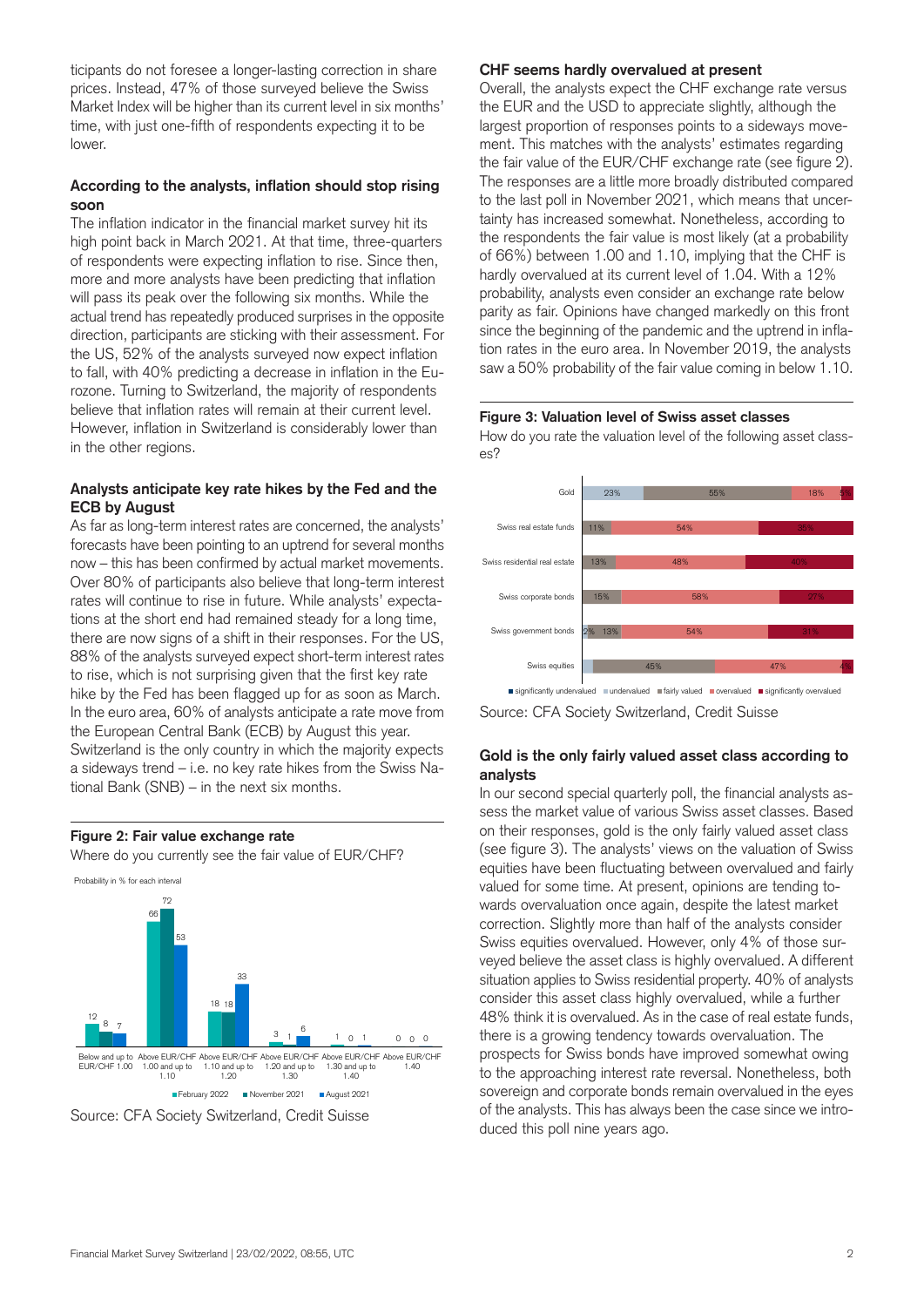The CFA Society Switzerland and Credit Suisse have been conducting the Financial Market Survey Switzerland (a monthly survey of financial analysts) since January 2017. Detailed results of the survey

conducted between 10 and 17 February 2022, involving the participation of 57 analysts from the Swiss financial sector, are published here.

(21/02/2022)

#### **Financial Market Survey Switzerland by Credit Suisse and CFA Society Switzerland: February 2022 results**

| <b>Current economic situation</b>                  | good       | $+/-$   | normal       | $+/-$   | poor       | +/-    | balance | $+/-$   |
|----------------------------------------------------|------------|---------|--------------|---------|------------|--------|---------|---------|
| Switzerland                                        | 50.0       | $-2.4$  | 44.6         | $-0.6$  | 5.4        | 3.0    | 44.6    | $-5.4$  |
| Eurozone                                           | 35.7       | $-4.8$  | 53.6         | 3.6     | 10.7       | 1.2    | 25.0    | $-6.0$  |
| <b>USA</b>                                         | 48.2       | $-6.6$  | 48.2         | 5.3     | 3.6        | 1.2    | 44.6    | $-7.8$  |
| China                                              | 10.9       | $-3.7$  | 70.9         | $-4.7$  | 18.2       | 8.4    | $-7.3$  | $-12.1$ |
| <b>Economic expectations</b>                       | improve    |         | no change    |         | worsen     |        | balance |         |
| Switzerland (CS CFA Society Switzerland Indicator) | 30.4       | 4.2     | 48.2         | $-8.9$  | 21.4       | 4.7    | 9.0     | $-0.5$  |
| Eurozone                                           | 32.7       | $-0.6$  | 43.6         | 0.7     | 23.6       | $-0.2$ | 9.1     | $-0.4$  |
| <b>USA</b>                                         | 26.8       | 3.0     | 44.6         | $-5.4$  | 28.6       | 2.4    | $-1.8$  | 0.6     |
| China                                              | 42.6       | 1.1     | 46.3         | 0.0     | 11.1       | $-1.1$ | 31.5    | 2.2     |
| Inflation rate                                     | increase   |         | no change    |         | decrease   |        | balance |         |
| Switzerland                                        | 35.7       | $-9.5$  | 41.1         | 12.5    | 23.2       | $-3.0$ | 12.5    | $-6.5$  |
| Eurozone                                           | 37.5       | $-10.1$ | 23.2         | 4.2     | 39.3       | 6.0    | $-1.8$  | $-16.1$ |
| <b>USA</b>                                         | 32.7       | $-3.0$  | 14.5         | $-2.2$  | 52.7       | 5.1    | $-20.0$ | $-8.1$  |
| Other economic indicators for Switzerland          | increase   |         | no change    |         | decrease   |        | balance |         |
| Export momentum (situation)                        | 34.0       | -4.9    | 63.8         | 2.7     | 2.1        | 2.1    | 31.9    | $-7.0$  |
| Export momentum (expectations)                     | 25.5       |         | 14.4 57.4    | $-12.0$ | 17.0       | $-2.4$ | 8.5     | 16.8    |
| Unemployment rate                                  | 5.9        | 3.3     | 56.9         | $-4.6$  | 37.3       | 1.4    | $-31.4$ | 1.9     |
| Short-term interest rates                          | increase   |         | no change    |         | decrease   |        | balance |         |
| Switzerland                                        | 42.0       | 6.3     | 56.0         | $-8.3$  | 2.0        | 2.0    | 40.0    | 4.3     |
| Eurozone                                           | 60.0       | 24.3    | 38.0         | $-26.3$ | 2.0        | 2.0    | 58.0    | 22.3    |
| <b>USA</b>                                         | 88.0       | $-2.5$  | 12.0         | 2.5     | 0.0        | 0.0    | 88.0    | $-2.5$  |
| Short-term interest rate spread                    | increase   |         | no change    |         | decrease   |        | balance |         |
| Eurozone - Switzerland                             | 38.3       |         | 20.8 61.7    | $-15.8$ | 0.0        | $-5.0$ | 38.3    | 25.8    |
| Long-term interest rates                           | increase   |         | no change    |         | decrease   |        | balance |         |
| Switzerland                                        | 82.4       | 6.8     | 13.7         | $-8.3$  | 3.9        | 1.5    | 78.5    | 5.3     |
| Germany                                            | 88.2       | 15.0    | 7.8          | $-16.6$ | 3.9        | 1.5    | 84.3    | 13.5    |
| <b>USA</b>                                         | 82.4       | $-2.6$  | 13.7         | 1.2     | 3.9        | 1.4    | 78.5    | $-4.0$  |
| Long-term interest rate spread                     | increase   |         | no change    |         | decrease   |        | balance |         |
| Germany - Switzerland                              | 31.9       | $-6.6$  | 63.8         | 10.0    | 4.3        | $-3.4$ | 27.6    | $-3.2$  |
| Share price                                        | increase   |         | no change    |         | decrease   |        | balance |         |
| SMI (Switzerland)                                  | 46.9       |         | $-12.6$ 32.7 | 4.1     | 20.4       | 8.5    | 26.5    | $-21.1$ |
| EuroStoxx 50 (Eurozone)                            | 49.0       | $-12.9$ | 26.5         | $-2.1$  | 24.5       | 15.0   | 24.5    | $-27.9$ |
| S&P (USA)                                          | 42.0       |         | $-10.4$ 34.0 | 0.7     | 24.0       | 9.7    | 18.0    | $-20.1$ |
| Swiss franc exchange rate versus                   | appreciate |         | no change    |         | depreciate |        | balance |         |
| <b>EUR</b>                                         | 28.8       | 0.2     | 46.2         | 1.0     | 25.0       | $-1.2$ | 3.8     | 1.4     |
| <b>USD</b>                                         | 30.8       | $-2.5$  | 48.1         | 7.6     | 21.2       | $-5.0$ | 9.6     | 2.5     |
| <b>Commodities</b>                                 | increase   |         | no change    |         | decrease   |        | balance |         |
| Oil (North Sea Brent)                              | 32.0       | 2.0     | 26.0         | $-14.0$ | 42.0       | 12.0   | $-10.0$ | $-10.0$ |
| Gold (per ounce)                                   | 44.4       | 8.5     | 31.1         | $-15.1$ | 24.4       | 6.5    | 20.0    | 2.0     |

Note: 57 analysts took part in the Financial Market Survey Switzerland for February from 10 to 17 February 2022. Analysts were asked about their expectations for the next six months. The numbers displayed are percentages. The balances represent the difference between the positive and negative shares of responses. Source: CFA Society Switzerland, Credit Suisse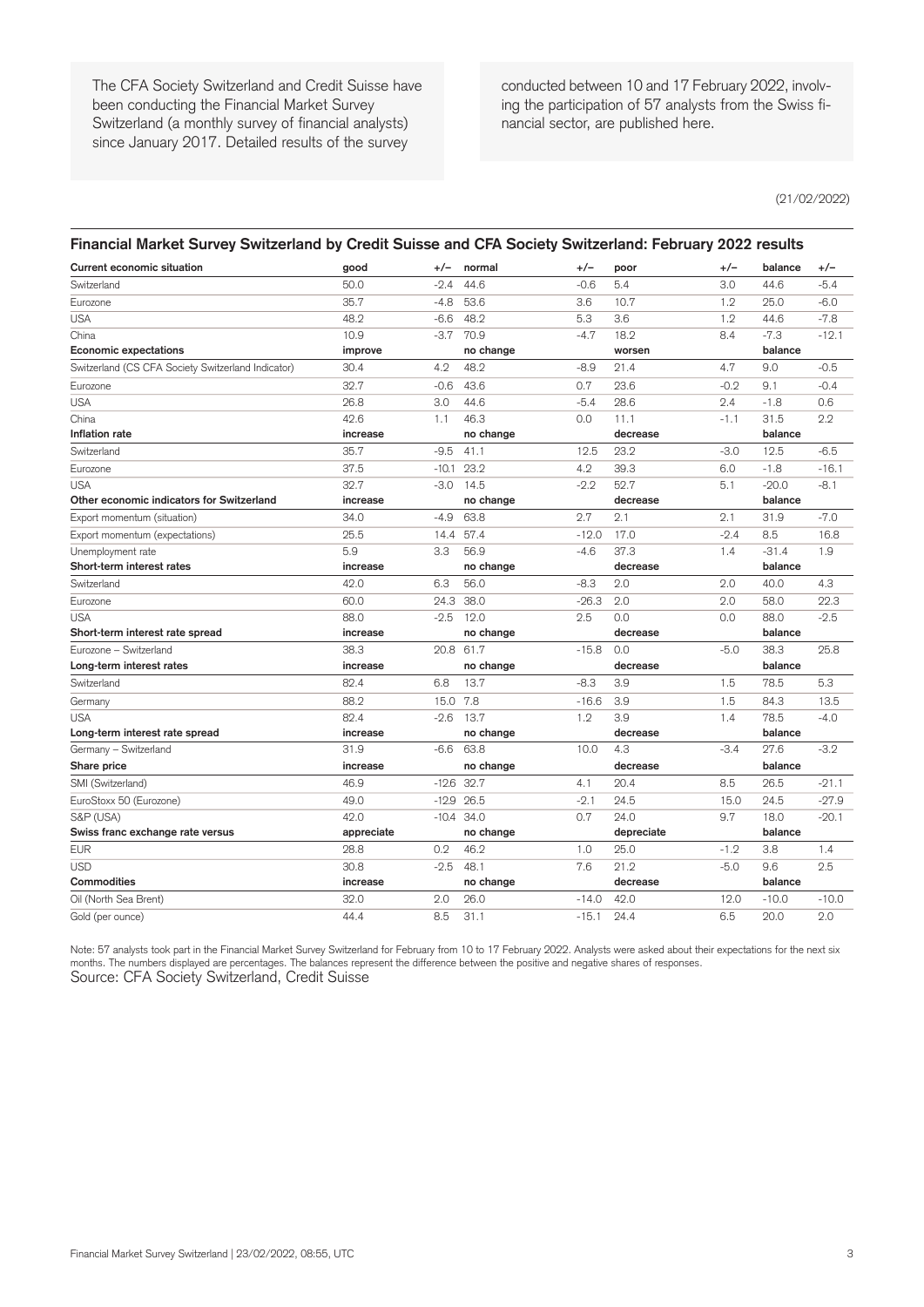## **Risk warning**

Every investment involves risk, especially with regard to fluctuations in value and return. If an investment is denominated in a currency other than your base currency, changes in the rate of exchange may have an adverse effect on value, price or income.

This document may include information on investments that involve special risks. You should seek the advice of your independent financial advisor prior to taking any investment decisions based on this document or for any necessary explanation of its contents. Further information is also available in the information brochure "Risks Involved in Trading Financial Instruments" available from the Swiss Bankers Association.

## **Past performance is not an indicator of future performance. Performance can be affected by commissions, fees or other charges as well as exchange rate fluctuations.**

## **Financial market risks**

Historical returns and financial market scenarios are no reliable indicators of future performance. The price and value of investments mentioned and any income that might accrue could fall or rise or fluctuate. You should consult with such advisor(s) as you consider necessary to assist you in making these determinations.

Investments may have no public market or only a restricted secondary market. Where a secondary market exists, it is not possible to predict the price at which investments will trade in the market or whether such market will be liquid or illiquid.

## **Emerging markets**

Where this document relates to emerging markets, you should be aware that there are uncertainties and risks associated with investments and transactions in various types of investments of, or related or linked to, issuers and obligors incorporated, based or principally engaged in business in emerging markets countries. Investments related to emerging markets countries may be considered speculative, and their prices will be much more volatile than those in the more developed countries of the world. Investments in emerging markets investments should be made only by sophisticated investors or experienced professionals who have independent knowledge of the relevant markets, are able to consider and weigh the various risks presented by such investments, and have the financial resources necessary to bear the substantial risk of loss of investment in such investments. It is your responsibility to manage the risks which arise as a result of investing in emerging markets investments and the allocation of assets in your portfolio. You should seek advice from your own advisers with regard to the various risks and factors to be considered when investing in an emerging markets investment.

## **Alternative investments**

Hedge funds are not subject to the numerous investor protection regulations that apply to regulated authorized collective investments and hedge fund managers are largely unregulated.

Hedge funds are not limited to any particular investment discipline or trading strategy, and seek to profit in all kinds of markets by using leverage, derivatives, and complex speculative investment strategies that may increase the risk of investment loss.

Commodity transactions carry a high degree of risk, including the loss of the entire investment, and may not be suitable for many private investors. The performance of such investments depends on unpredictable factors such as natural catastrophes, climate influences, hauling capacities, political unrest, seasonal fluctuations and strong influences of rolling-forward, particularly in futures and indices.

Investors in real estate are exposed to liquidity, foreign currency and other risks, including cyclical risk, rental and local market risk as well as environmental risk, and changes to the legal situation.

## **Private Equity**

Private Equity (hereafter "PE") means private equity capital investment in companies that are not traded publicly (i.e. are not listed on a stock exchange), they are complex, usually illiquid and long-lasting. Investments in a PE fund generally involve a significant degree of financial and/or business risk. Investments in private equity funds are not principal-protected nor guaranteed. Investors will be required to meet capital calls of investments over an extended period of time. Failure to do so may traditionally result in the forfeiture of a portion or the entirety of the capital account, forego any future income or gains on investments made prior to such default and among other things, lose any rights to participate in future investments or forced to sell their investments at a very low price, much lower than secondary market valuations. Companies or funds may be highly leveraged and therefore may be more sensitive to adverse business and/or financial developments or economic factors. Such investments may face intense competition, changing business or economic conditions or other developments that may adversely affect their performance.

## **Interest rate and credit risks**

The retention of value of a bond is dependent on the creditworthiness of the Issuer and/or Guarantor (as applicable), which may change over the term of the bond. In the event of default by the Issuer and/or Guarantor of the bond, the bond or any income derived from it is not guaranteed and you may get back none of, or less than, what was originally invested.

## **Investment Strategy Department**

Investment Strategists are responsible for multi-asset class strategy formation and subsequent implementation in CS's discretionary and advisory businesses. If shown, Model Portfolios are provided for illustrative purposes only. Your asset allocation, portfolio weightings and performance may look significantly different based on your particular circumstances and risk tolerance. Opinions and views of Investment Strategists may be different from those expressed by other Departments at CS. Investment Strategist views may change at any time without notice and with no obligation to update. CS is under no obligation to ensure that such updates are brought to your attention.From time to time, Investment Strategists may reference previously published Research articles, including recommendations and rating changes collated in the form of lists. The recommendations contained herein are extracts and/or references to previously published recommendations by Credit Suisse Research. For equities, this relates to the respective Company Note or Company Sum- mary of the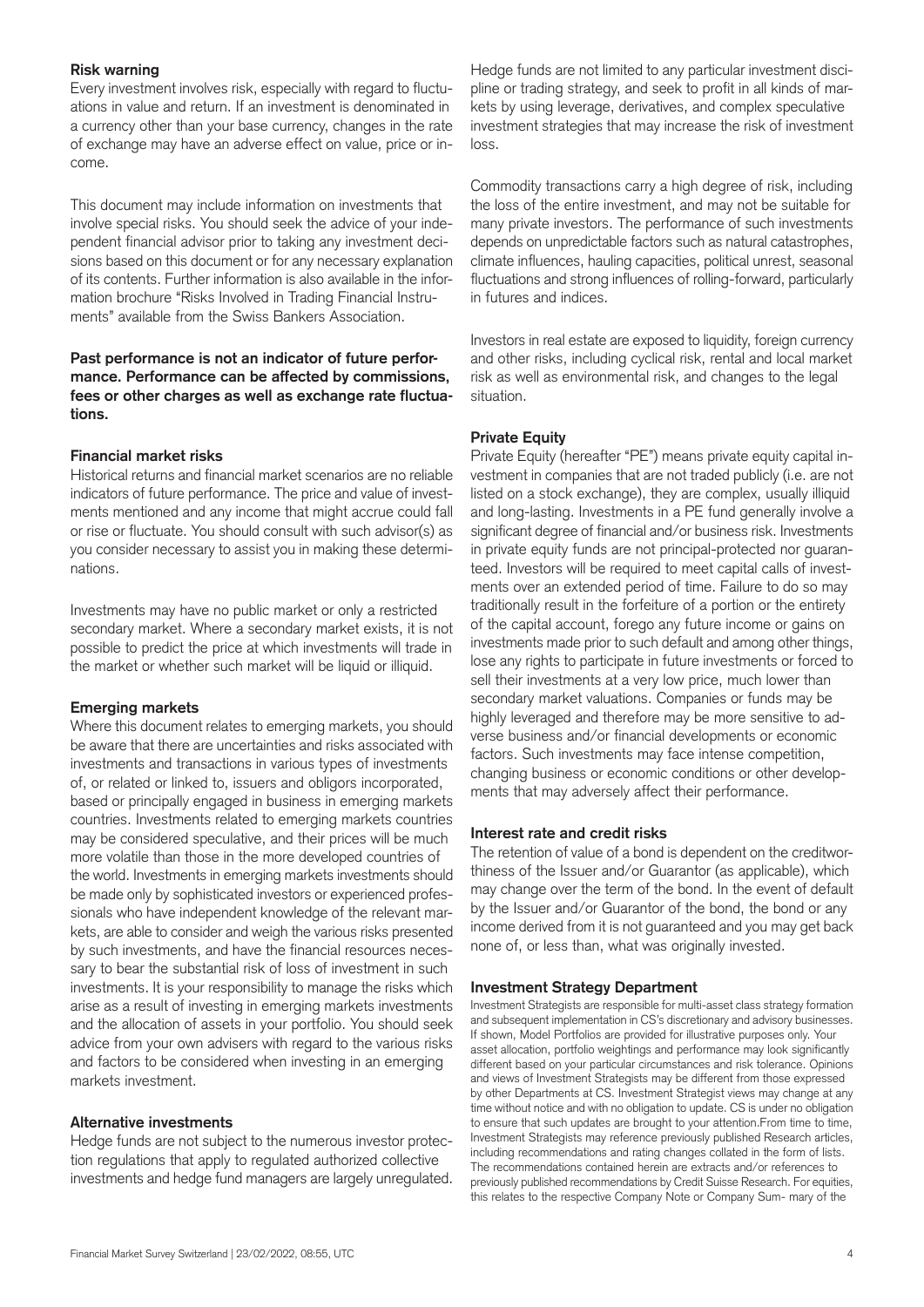issuer. Recommendations for bonds can be found within the re- spective Research Alert (bonds) publication or Institutional Research Flash/Alert– Credit Update Switzerland. These items are available on request or via online banking. Disclosures are available from

<https://www.credit-suisse.com/disclosure>

#### **Global disclaimer / Important information**

The information provided herein constitutes marketing material; it is not investment research.This document is not directed to, or intended for distribution to or use by, any person or entity who is a citizen or resident of or located in any locality, state, country or other jurisdiction where such distribution, publication, availability or use would be contrary to law or regulation or which would subject CS to any registration or licensing requirement within such jurisdiction.References in this report to CS include Credit Suisse AG, the Swiss bank, its subsidiaries and affiliates. For more information on our structure, please use the following link:

<https://www.credit-suisse.com>

#### **NO DISTRIBUTION, SOLICITATION, OR ADVICE:**

This document is provided for information and illustrative purposes and is intended for your use only. It is not a solicitation, offer or recommendation to buy or sell any security or other financial instrument. Any information including facts, opinions or quotations, may be condensed or summarized and is expressed as of the date of writing. The information contained in this document has been provided as a general market commentary only and does not constitute any form of regulated investment research financial advice, legal, tax or other regulated service. It does not take into account the financial objectives, situation or needs of any persons, which are necessary considerations before making any investment decision. You should seek the advice of your independent financial advisor prior to taking any investment decisions based on this document or for any necessary explanation of its contents. This document is intended only to provide observations and views of CS at the date of writing, regardless of the date on which you receive or access the information. Observations and views contained in this document may be different from those expressed by other Departments at CS and may change at any time without notice and with no obligation to update. CS is under no obligation to ensure that such updates are brought to your attention. FORECASTS & ESTIMATES: Past performance should not be taken as an indication or guarantee of future performance, and no repre- sentation or warranty, express or implied, is made regarding future performance. To the extent that this report contains statements about future performance, such statements are forward looking and subject to a number of risks and uncertainties. Unless indicated to the contrary, all figures are unaudited. All valuations mentioned herein are subject to CS valuation policies and procedures. CONFLICTS: CS reserves the right to remedy any errors that may be present in this report. CS, its affiliates and/or their employees may have a position or holding, or other material interest or effect transactions in any securities mentioned or options thereon, or other investments related thereto and from time to time may add to or dispose of such investments. CS may be providing, or have provided within the previous 12 months, significant advice or investment services in relation to the investments listed in this report or a related investment to any company or issuer mentioned. Some investments referred to in this report will be offered by a single entity or an associate of CS or CS may be the only market maker in such investments. CS is involved in many businesses that relate to companies mentioned in this report. These businesses include specialized trading, risk arbitrage, market making, and other proprietary trading. TAX: Nothing in this report constitutes investment, legal, accounting or tax advice. CS does not advise on the tax consequences of investments and you are advised to contact an independent tax advisor. The levels and basis of taxation are dependent on individual circumstances and are subject to change. SOURCES: Information and opinions presented in this report have been obtained or derived from sources which in the opinion of CS are reliable, but CS makes no representation as to their accuracy or completeness. CS accepts no liability for a loss arising from the use of this report. WEBSITES: This report may provide the addresses of, or contain hyperlinks to, websites. Except to the extent to which the report refers to website material of CS, CS has not reviewed the linked site and takes no responsibility for the content contained therein. Such address or hyperlink (including addresses or hyperlinks to CS's own website material) is provided solely for your convenience and information and the content of the linked site does not in any way form part of this report. Accessing such website or following such link through this report or CS's website shall be at your own risk.

DATA PRIVACY: Your Personal Data will be processed in accordance with the Credit Suisse privacy statement accessible at your domicile through the official Credit Suisse website

<https://www.credit-suisse.com>

In order to provide you with marketing materials concerning our products and services, Credit Suisse Group AG and its subsidiaries may process your basic Personal Data (i.e. contact details such as name, e-mail address) until you notify us that you no longer wish to receive them. You can opt-out from receiving these materials at any time by informing your Relationship Manager.

#### **Distributing entities**

Except as otherwise specified herein, this report is distributed by Credit Suisse AG, a Swiss bank, authorized and regulated by the Swiss Financial Market Supervisory Authority Bahrain: This report is distributed by Credit Suisse AG, Bahrain Branch, a branch of Credit Suisse AG, Zurich/Switzerland, duly authorized and regulated by the Central Bank of Bahrain (CBB) as an Investment Business Firm Category 2. Related financial services or products are only made available to Accredited Investors, as defined by the CBB, and are not intended for any other persons. The Central Bank of Bahrain has not reviewed, nor has it approved, this document or the marketing of any investment vehicle referred to herein in the Kingdom of Bahrain and is not responsible for the performance of any such investment vehicle. Credit Suisse AG, Bahrain Branch is located at Level 21, East Tower, Bahrain World Trade Centre, Manama, Kingdom of Bahrain. Brazil: This report is distributed in Brazil by Credit Suisse (Brasil) S.A.Corretora de Títulos e Valores Mobiliários or its affiliates.Chile: This report is distributed by Credit Suisse Agencia de Valores (Chile) Limitada, a branch of Credit Suisse AG (incorporated in the Canton of Zurich), regulated by the Chilean Financial Market Commission. Neither the issuer nor the securities have been registered with the Financial Market Commission of Chile (Comisión para el Mercado Financiero) pursuant to Law no. 18.045, the Ley de Mercado de Valores, and regulations thereunder, so they may not be offered or sold publicly in Chile. This document does not constitute an offer of, or an invitation to subscribe for or purchase, the securities in the Republic of Chile, other than to individually identified investors pursuant to a private offering within the meaning of article 4 of the Ley de Mercado de Valores (an offer that is not "addressed to the public in general or to a certain sector or specific group of the public"). DIFC: This information is being distributed by Credit Suisse AG (DIFC Branch). Credit Suisse AG (DIFC Branch) is li- censed and regulated by the Dubai Financial Services Authority ("DFSA"). Related financial services or products are only made available to Professional Clients or Market Counterparties, as defined by the DFSA, and are not intended for any other persons. Credit Suisse AG (DIFC Branch) is located on Level 9 East, The Gate Building, DIFC, Dubai, United Arab Emirates. France: This report is distributed by Credit Suisse (Luxembourg) S.A. Succursale en France (the "France branch") which is a branch of Credit Suisse (Luxembourg) S.A., a duly authorized credit institution in the Grand Duchy of Luxembourg with registered address 5, rue Jean Monnet, L-2180 Luxembourg. The France branch is subject to the prudential supervision of the Luxembourg supervisory authority, the Commission de Surveillance du Secteur Financier (CSSF), and of the French supervisory authorities, the Autorité de Contrôle Prudentiel et de Résolution (ACPR) and the Autorité des Marchés Financiers (AMF). Germany: This report is distributed by Credit Suisse (Deutschland) Aktienge- sellschaft regulated by the Bundesanstalt für Finanzdienstleistungsaufsicht ("BaFin"). Guernsey: This report is distributed by Credit Suisse AG Guernsey Branch, a branch of Credit Suisse AG (incorporated in the Canton of Zurich), with its place of business at Helvetia Court, Les Echelons, South Esplanade, St Peter Port, Guernsey. Credit Suisse AG Guernsey Branch is wholly owned by Credit Suisse AG and is regulated by the Guernsey Financial Services Commission. Copies of the latest audited accounts of Credit Suisse AG are available on request. India: This report is distributed by Credit Suisse Securities (India) Private Limited (CIN no. U67120MH1996PTC104392) regulated by the Securities and Exchange Board of India as Research Analyst (registration no. INH 000001030), as Portfolio Manager (registration no. INP000002478) and as Stock Broker (registration no. INZ000248233), having registered ad- dress at 9th Floor, Ceejay House, Dr. Annie Besant Road, Worli, Mumbai – 400 018, India, T- +91-22 6777 3777. Israel: If distributed by Credit Suisse Financial Services (Israel) Ltd. in Israel: This document is distributed by Credit Suisse Financial Services (Israel) Ltd. Credit Suisse AG, including the services offered in Israel, is not supervised by the Supervisor of Banks at the Bank of Israel, but by the competent banking supervision authority in Switzerland. Credit Suisse Financial Services (Israel) Ltd. is a licensed investment marketer in Israel and thus, its investment marketing activities are supervised by the Israel Securities Authority. Italy: This report is distributed in Italy by Credit Suisse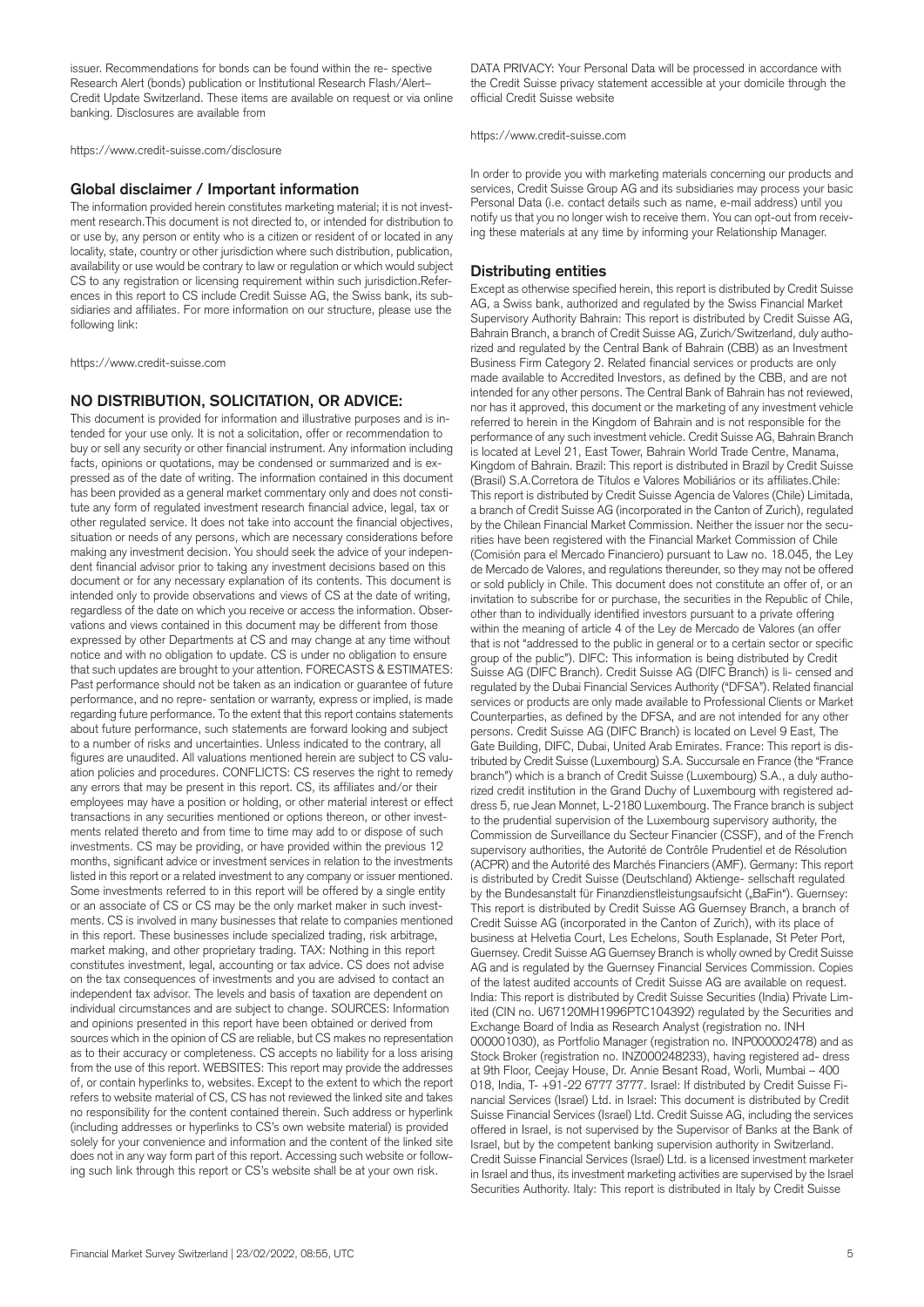(Italy) S.p.A., a bank incorporated and registered under Italian law subject to the supervision andcontrol of Banca d'Italia and CONSOB. Lebanon: This report is distributed by Credit Suisse (Lebanon) Finance SAL ("CSLF"), a financial institution incorporated in Lebanon and regulated by the Central Bank of Lebanon ("CBL") and having a financial institution license number 42. Credit Suisse (Lebanon) Finance SAL is subject to the CBL's laws and circulars as well as the laws and regulations of the Capital Markets Authority of Lebanon ("CMA"). CSLF is a subsidiary of Credit Suisse AG and part of the Credit Suisse Group (CS). The CMA does not accept any responsibility for the content of the information included in this report, including the accuracy or completeness of such information. The liability for the content of this report lies with the issuer, its directors and other persons, such as experts, whose opinions are included in the report with their consent. The CMA has also not assessed the suitability of the investment for any particular investor or type of investor. It is hereby expressly understood and acknowledged that investments in financial markets may involve a high degree of complexity and risk of loss in value and may not be suitable to all investors. The suitability assessment performed by CSLF with respect to this investment will be undertaken based on information that the investor would have provided to CSLF as at the date of such assessment and in accordance with Credit Suisse internal policies and processes. It is understood that the English language will be used in all communication and documentation provided by CS and/or CSLF. By accepting to invest in the product, the investor expressly and irrevocably confirms that he fully understands, and has no objection to the use of the English language. Luxembourg: This report is distributed by Credit Suisse (Luxembourg) S.A., a duly authorizedcredit institution in the Grand Duchy of Luxembourg with registered address5, rue Jean Monnet, L-2180 Luxembourg. Credit Suisse (Luxembourg) S.A.is subject to the prudential supervision of the Luxembourg supervisory authority, the Commission de Surveillance du Secteur Financier (CSSF).Mexico: This document represents the vision of the person who provides his/her services to C. Suisse Asesoría México, S.A. de C.V. ("C. Suisse As- esoría") and/or Banco Credit Suisse (México), S.A., Institución de Banca Múltiple, Grupo Financiero Credit Suisse (México) ("Banco CS") so that both C. Suisse Asesoría and Banco CS reserve the right to change their mind at any time not assuming any liability in this regard. This document is distributed for informational purposes only, and does not imply a personal recommendation or suggestion, nor the invitation to celebrate any operation and does not replace the communication you have with your executive in relation to C. Suisse As- esoría and/or Banco CS prior to taking any investment decision. C. Suisse Asesoría and/or Banco CS does not assume any responsibility for investment decisions based on information contained in the document sent, as the same may not take into account the context of the investment strategy and objectives of particular clients. Prospectus, brochures, investment regimes of investment funds, annual reports or periodic financial information contain all additional useful information for investors. These documents can be obtained free of charge directly from issuers, operators of investment funds, in the Internet page of the stock exchange in which they are listed or through its executive in C. Suisse Asesoría and/or Banco CS. Past performance and the various scenarios of existing markets do not guarantee present or future yields. In the event that the information contained in this document is incomplete, incorrect or unclear, please contact your Executive of C. Suisse Asesoría and/or Banco CS as soon as possible. It is possible that this document may suffer modifications without any responsibility for C. Suisse Asesoría and/or Banco CS. This document is distributed for informational purposes only and is not a substitute for the Operations Reports and/or Account Statements you receive from C. Suisse Asesoría and/or Banco CS in terms of the General Provisions Applicable to Financial Institutions and other Legal Entities that Provide Investment Services issued by the Mexican Banking and Securities Commission ("CNBV"). Given the nature of this document, C. Suisse Asesoría and/or Banco CS does not assume any responsibility derived from the information contained therein. Without prejudice to the fact that the information was obtained from or based on sources believed to be reliable by C. Suisse Asesoría and/or Banco CS, there is no guarantee that the information is either accurate or complete. Banco CS and/or C. Suisse Asesoría does not accept any liability arising from any loss arising from the use of the information contained in the document sent to you. It is recommended that investor make sure that the information provided is in accordance to his/her personal circumstances and investment profile, in relation to any particular legal, regulatory or fiscal situation, or to obtain independent professional advice. C. Suisse Asesoría México, S.A. de C.V. is an investment adviser created in accordance with the Mexican Securities Market Law ("LMV"), registered with the CNBV under the folio number 30070.C. Suisse Asesoría México, S.A. de C.V. is not part of Grupo Financiero Credit Suisse (México), S.A. de C.V., or any other financial group in Mexico.C. Suisse Asesoría México, S.A. de C.V. is not an independent investment adviser as provided by LMV and other applicable regulations due to its direct relationship with Credit Suisse AG, a foreign financial institution, and its indirect relationship with the entities that make up Grupo Financiero Credit Suisse (México),

S.A. de C.V. Netherlands: This report is distributed by Credit Suisse (Luxembourg) S.A., Netherlands Branch (the "Netherlands branch") which is a branch of Credit Suisse (Luxembourg) S.A., a duly authorized credit institution in the Grand Duchy of Luxembourg with registered address 5, rue Jean Monnet, L-2180 Luxembourg. The Netherlands branch is subject to the pru- dential supervision of the Luxembourg supervisory authority, the Commission de Surveillance du Secteur Financier (CSSF), and of the Dutch supervisory authority, De Nederlansche Bank (DNB), and of the Dutch market supervisor, the Autoriteit Financiële Markten (AFM). Portugal: This report is distributed by Credit Suisse (Luxembourg) S.A., Sucursal em Portugal (the "Portugal branch") which is a branch of Credit Suisse (Luxembourg) S.A., a duly authorized credit institution in the Grand Duchy of Luxembourg with registeredaddress 5, rue Jean Monnet, L-2180 Luxembourg. The Portugal branch is subject to the prudential supervision of the Luxembourg supervisory authority, the Commission de Surveillance du Secteur Financier (CSSF), and of the Portuguese supervisory authorities, the Banco de Portugal (BdP) and the Comissão do Mercado dos Valores Mobiliários (CMVM). Qatar: This information has been distributed by Credit Suisse (Qatar) L.L.C., which is duly authorized and regulated by the Qatar Financial Centre Regulatory Authority (QFCRA) under QFC License No. 00005. All related financial products or services will only be available to Eligible Counterparties (as defined by the QFCRA) or Business ustormers (as defined by the QFCRA), including individuals, who have opted to be classified as a Business Customer, with net assets in excess of QR 4 million, and who have sufficient financial knowledge, experience and understanding to participate in such products and/or services. Therefore this information must not be delivered to, or relied on by, any other type of individual. Saudi Arabia: This document is being distributed by Credit Suisse Saudi Arabia (CR Number 1010228645), duly licensed and regulated by the Saudi Arabian Capital Market Authority pursuant to License Number 08104-37 dated 23/03/1429H corresponding to 21/03/2008AD. Credit Suisse Saudi Arabia's principal place of business is at King Fahad Road, Hay Al Mhamadiya, 12361- 6858 Riyadh, Saudi Arabia. Website: <https://www.credit-suisse.com/sa.Under> the Rules on the Offer of Securities and Continuing Obligations this document may not be distributed in the Kingdom except to such persons as are permitted under the Rules on the Offer of Securities and Continuing Obligations issued by the Capital Market Authority. The Capital Market Authority does not make any representation as to the accuracy or completeness of this document, and expressly disclaims any liability whatsoever for any loss arising from, or incurred in reliance upon, any part of this document. Prospective purchasers of the securities offered hereby should conduct their own due diligence on the accuracy of the information relating to the securities. If you do not understand the contents of this document, you should consult an authorised financial advisor. Under the Investment Fund Regulations this document may not be distributed in the Kingdom except to such persons as are permitted under the Investment Fund Regulations issuedby the Capital Market Authority. The Capital Market Authority does not make any representation as to the ac- curacy or completeness of this document, and expressly disclaims any liability whatsoever for any loss arising from, or incurred in reliance upon, any part of this document. Prospective subscribers of the securities offered hereby should conduct their own due diligence on the accuracy of the information relating to the securities. If you do not understand the contents of this documentyou should consult an authorised financial adviser. South Africa: This information is being distributed by Credit Suisse AG which is registered as a financial services provider with the Financial Sector Conduct Authority in South Africa with FSP number 9788 and / or by Credit Suisse (UK) Limited which is registered as a financial services provider with the Financial Sector Conduct Authority in South Africa with FSP number 48779. Spain: This document is a marketing material and is provided by Credit Suisse AG, Sucursal en España, legal entity registered at the Comisión Nacional del Mercado de Valores for information purposes. It is exclusively addressed to the recipient for personal use only and, according to current regulations in force, by no means can it be considered as a security offer, personal investment advice or any general or specific rec- ommendation of products or investment strategies with the aim that you perform any operation. The client shall be deemed responsible, in all cases, for taking whatever decisions on investments or disinvestments, and therefore the client takes all responsibility for the benefits or losses resulting from the operations that the client decides to perform based on the information and opinions included in this document. This document is not the result of a financial analysis or research and therefore, neither it is subject to the current regulations that apply to the production and distribution of financial research, nor its content complies with the legal requirements of independence of financial research. Turkey: The investment information, comments and recommendations contained herein are not within the scope of investment advisory activity. The investment advisory services are provided by the authorized institutions to the persons in a customized manner taking into account the risk and return preferences of the persons. Whereas, the comments and advices included herein are of general nature. Therefore recommendations may not be suitable for your finan- cial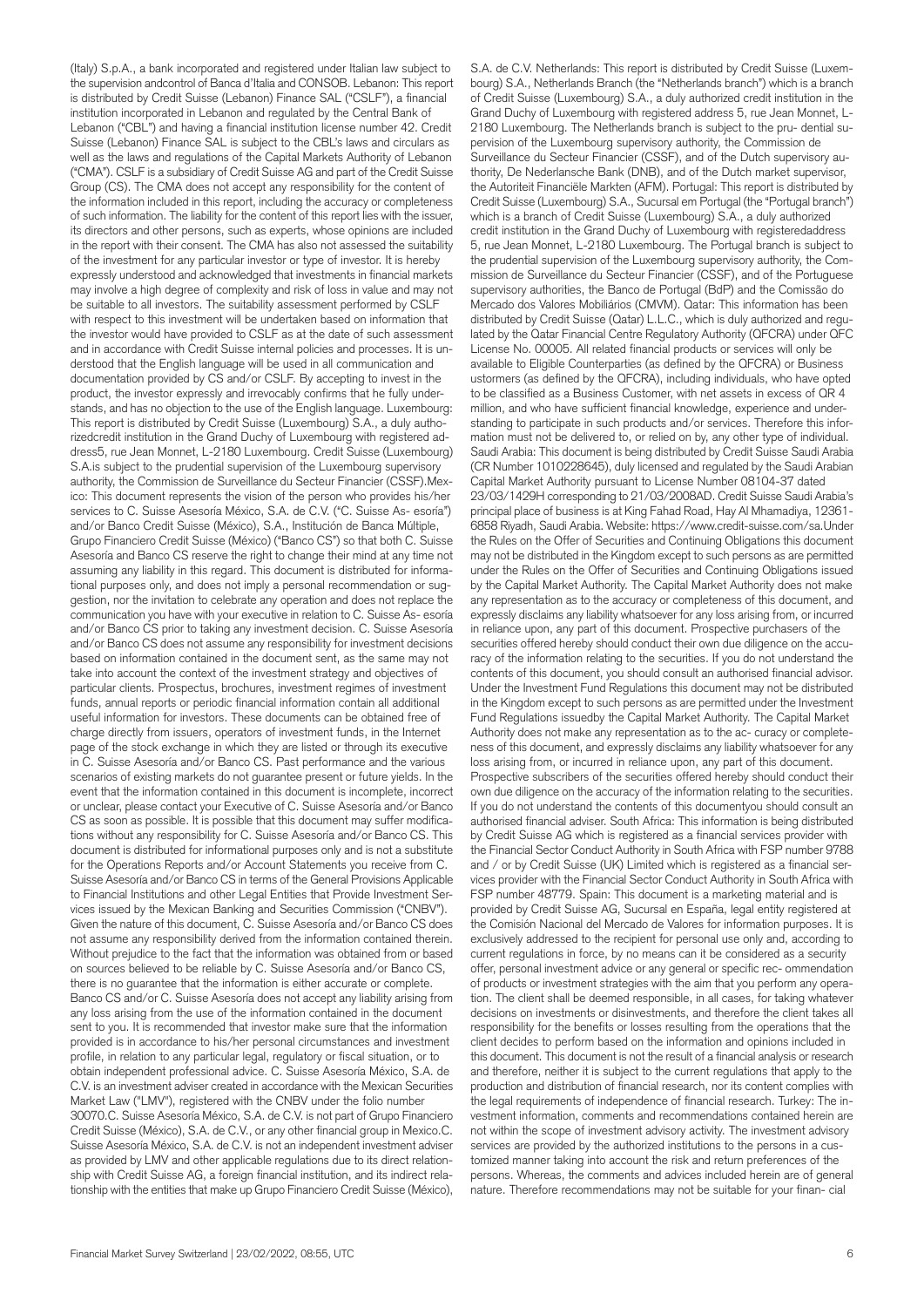status or risk and yield preferences. For this reason, making an investment decision only by relying on the information given herein may not give rise to results that fit your expectations. This report is distributed by Credit Suisse Istanbul Menkul Degerler Anonim Sirketi, regulated by the Capital Markets Board of Turkey, with its registered address at Levazim Mahallesi, Koru Sokak No. 2 Zorlu Center Terasevler No. 61 34340 Besiktas/ Istanbul-Turkey.United Kingdom: This material is distributed by Credit Suisse (UK) Limited.Credit Suisse (UK) Limited, is authorized by the Prudential Regulation Author- ity and regulated by the Financial Conduct Authority and the Prudential Regu- lation Authority. Where this material is distributed into the United Kingdom by an offshore entity not exempted under the Financial Services and Markets Act 2000 (Financial Promotion) Order 2005 the following will apply: To the extent communicated in the United Kingdom ("UK") or capable of having an effect in the UK, this document constitutes a financial promotion which has been approved by Credit Suisse (UK) Limited which is authorized by the Prudential Regulation Authority and regulated by the Financial Conduct Authority and the Prudential Regulation Authority for the conduct of investment business in the UK. The registered address of Credit Suisse (UK) Limited is Five Cabot Square, London, E14 4QR. Please note that the rules under the UK's Financial Services and Markets Act 2000 relating to the protection of retail clients will not be applicable to you and that any potential compensation made available to "eligible claimants" under the UK's Financial Services Compensation Scheme will also not be available to you. Tax treatment depends on the individual circumstances of each client and may be subject to changes in future.

#### **Important regional disclosure information**

Pursuant to CVM Resolution No. 20/2021, of February 25, 2021, the author(s)of the report hereby certify(ies) that the views expressed in this report solelyand exclusively reflect the personal opinions of the author(s) and have beenprepared independently, including with respect to Credit Suisse. Part of theauthor(s)´s compensation is based on various factors, including the total revenuesof Credit Suisse, but no part of the compensation has been, is, or willbe related to the specific recommendations or views expressed in this report.In addition, Credit Suisse declares that: Credit Suisse has provided, and/ormay in the future provide investment banking, brokerage, asset management,commercial banking and other financial services to the subject company/companiesor its affiliates, for which they have received or may receive customaryfees and commissions, and which constituted or may constitute relevant financialor commercial interests in relation to the subject company/companies orthe subject securities.

UNITED STATES: NEITHER THIS REPORT NOR ANY COPY THEREOF MAY BE SENT, TAKEN INTO OR DISTRIBUTED IN THE UNITEDSTATES OR TO ANY US PERSON (within the meaning of Regulation S under the US Securities Act of 1933, as amended).

## **APAC - IMPORTANT NOTICE**

The information provided herein constitutes marketing material; it is not investment research. For all, except accounts managed by relationship managers and/or investment consultants of Credit Suisse AG, Hong Kong Branch: This material has been prepared by Credit Suisse AG ("Credit Suisse") as general information only. This material is not and does not purport to provide substantive research or analysis and, accordingly, is not investment research or a research recommendation for regulatory purposes. It does not take into account the financial objectives, situation or needs of any person, which are necessary considerations before making any investment decision. The information provided is not intended to provide a sufficient basis on which to make an investment decision and is not a personal recommendation or investment advice. Credit Suisse makes no representation as to the suitability of the products or services specified in this material for any particular investor. It does not constitute an invitation or an offer to any person to subscribe for or purchase any of the products or services specified in this material or to participate in any other transactions. The only legally binding terms are to be found in the applicable product documentation or specific contracts and confirmations prepared by Credit Suisse. For accounts managed by relationship managers and/or investment consultants of Credit Suisse AG, Hong Kong Branch: This material has been prepared by Credit Suisse AG ("Credit Suisse") as general information only. This material is not and does not purport to provide substantive research or analysis and, accordingly, is not investment research for regulatory purposes. It does not take into account the financial objectives, situation or needs of any person, which are necessary considerations before making any investment decision. Credit Suisse makes no representation as to the appropriateness of the products or services specified in this material for any particular investor. It does not constitute an invitation or an offer to any person to subscribe for or purchase any of the products or services specified in this material or to partic-

in the applicable product documentation or specific contracts and confirmations prepared by Credit Suisse. For all: In connection with the products specified in this material, Credit Suisse and/or its affiliates may:(i) have had a previous role in arranging or providing financing to the subject entities;(ii) be a counterparty in any subsequent transaction in connection with the subject entities; or(iii) pay, or may have paid, or receive, or may have received, one-time or recurring remuneration from the entities specified in this material, as part of its/their compensation. These payments may be paid to or received from third parties.Credit Suisse and/or its affiliates (including their respective officers, directors and employees) may be, or may have been, involved in other transactions with the subject entities specified in this material or other parties specified in this material which are not disclosed in this material. Credit Suisse, for itself and on behalf of each of its affiliates, reserves the right to, provide and continue to provide services, and deal and continue to deal with the subject entities of the products specified in this material or other parties in connection with any product specified in this material. Credit Suisse or its affiliates may also hold, or may be holding, trading positions in the share capital of any of the subject entities specified in this material.For all, except accounts managed by relationship managers and/or investment consultants of Credit Suisse AG, Hong Kong Branch: A Credit Suisse affiliate may have acted upon the information and analysis contained in this material before being made available to the recipient. A Credit Suisse affiliate may, to the extent permitted by law, participate or invest in other financing transactions with the issuer of any securities referred to herein, perform services or solicit business from such issuers, or have a position or effect transactions in the securities or options thereof. To the fullest extent permitted by law, Credit Suisse and its affiliates and each of their respective directors, employees and consultants do not accept any liability arising from an error or omission in this material or for any direct, indirect, incidental, specific or consequential loss and/or damage suffered by the recipient of this material or any other person from the use of or reliance on the information set out in this material. None of Credit Suisse or its affiliates (or their respective directors, officers, employees or advisers) makes any warranty or representation as to the accuracy, reliability and/or completeness of the information set out in this material. The information contained in this material has been provided as a general market commentary only and does not constitute any form of regulated financial advice, legal, tax or other regulated service. Observations and views contained in this material may be different from, or inconsistent with, the observations and views of Credit Suisse's Research analysts, other divisions or the proprietary positions of Credit Suisse. Credit Suisse is under no obligation to update, notify or provide any additional information to any person if Credit Suisse becomes aware of any inaccuracy, incompleteness or change in the information contained in the material. To the extent that this material contains statements about future performance, such statements are forward looking and subject to a number of risks and uncertainties. Past performance is not a reliable indicator of future performance.For accounts managed by relationship managers and/or investment consultants of Credit Suisse AG, Hong Kong Branch: A Credit Suisse affiliate may have acted upon the information and analysis contained in this material before being made available to the recipient. A Credit Suisse affiliate may, to the extent permitted by law, participate or invest in other financing transactions with the issuer of any securities referred to herein, perform services or solicit business from such issuers, or have a position or effect transactions in the securities or options thereof. To the fullest extent permitted by law, Credit Suisse and its affiliates and each of their respective directors, employees and consultants do not accept any liability arising from an error or omission in this material or for any direct, indirect, incidental, specific or consequential loss and/or damage uffered by the recipient of this material or any other person from the use of or reliance on the information set out in this material. None of Credit Suisse or its affiliates (or their respective directors, officers, employees or advisers) makes any warranty or representation as to the accuracy, reliability and/ or completeness of the information set out in this material. The information contained in this material has been provided as a general market commentary only and does not constitute any form of legal, tax or other regulated service. Observations and views contained in this material may be different from, or inconsistent with, the observations and views of Credit Suisse's Research analysts, other divisions or the proprietary positions of Credit Suisse. Credit Suisse is under no obligation to update, notify or provide any additional information to any person if Credit Suisse becomes aware of any inaccuracy, incompleteness or change in the information contained in the material. To the extent that this material contains statements about future performance, such statements are forward looking and subject to a number of risks and uncertainties. Past performance is not a reliable indicator of future performance. For all: This material is not directed to, or intended for distribution to or use by, any person or entity who is a citizen or resident of, or is located in, any jurisdiction where such distribution, publication, availability or use would be contrary to applicable law or regulation, or which would subject Credit Suisse and/or

ipate in any other transactions. The only legally binding terms are to be found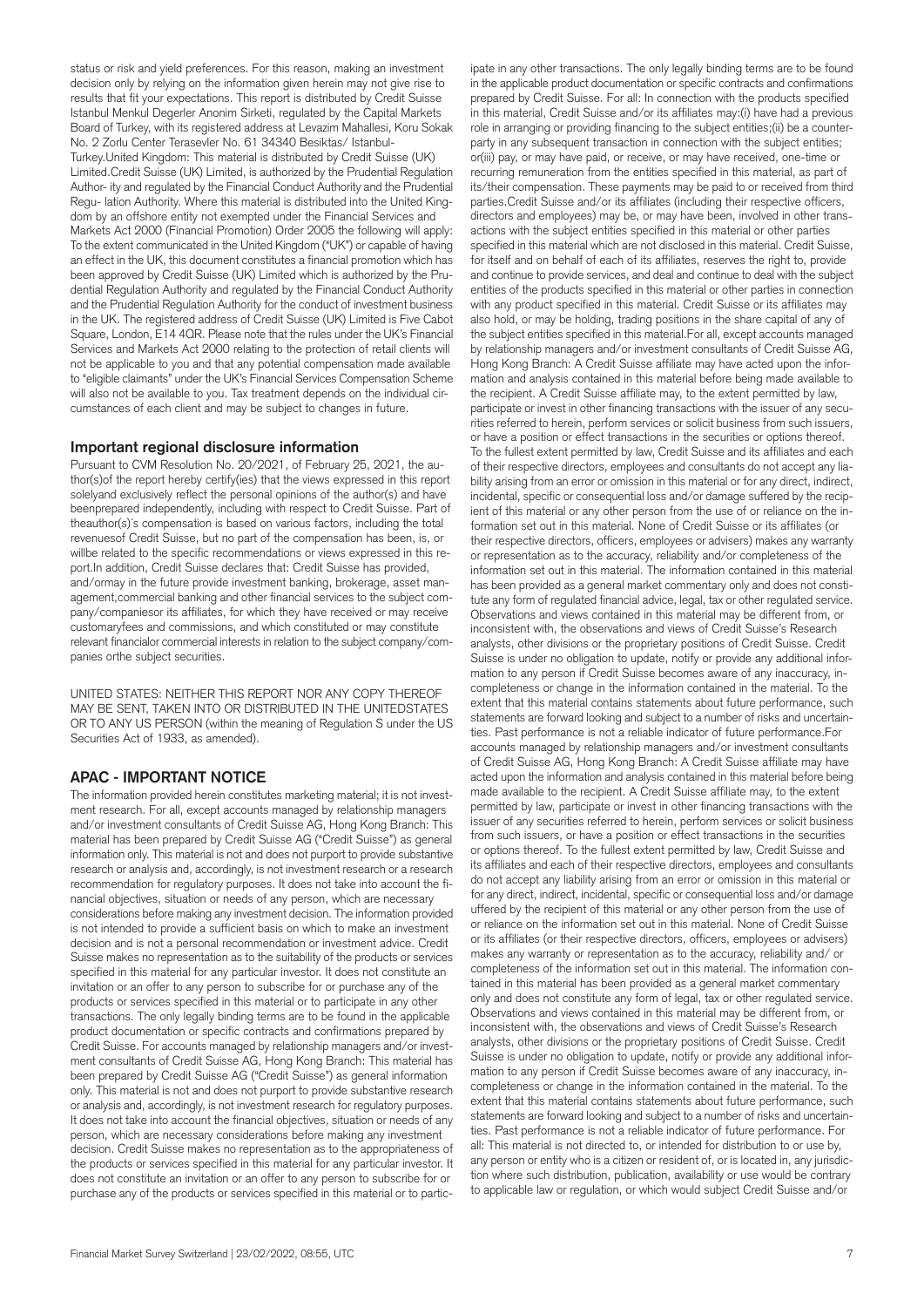its subsidiaries or affiliates to any registration or licensing requirement within such jurisdiction. Materials have been furnished to the recipient and should not be redistributed without the express prior written consent of Credit Suisse. For further information, please contact your Relationship Manager. To the extent that this material contains an appendix comprising research re-ports, the following additional notice applies to such appendix.

#### **ADDITIONAL IMPORTANT NOTICE FOR APPENDIX**

The reports in the Appendix ("Reports") have been authored by members of the Credit Suisse Research department, and the information and opinions expressed therein were as of the date of writing and are subject to change without notice. Views expressed in respect of a particular security in the Reports may be different from, or inconsistent with, the observations and views of the Credit Suisse Research department of the Investment Banking division due to the differences in evaluation criteria. These Reports have been previously published by Credit Suisse Research on the web:Credit Suisse does and seeks to do business with companies covered in its research reports. As a result, investors should be aware that Credit Suisse may have a conflict of interest that could affect the objectivity of these Reports.For all, except accounts managed by relationship managers and/or investment consultants of Credit Suisse AG, Hong Kong Branch: Credit Suisse may not have taken any steps to ensure that the securities referred to in these Reports are suitable for any particular investor. Credit Suisse will not treat recipients of the Reports as its customers by virtue of their receiving the Reports. For accounts managed by relationship managers and/or investment consultants of Credit Suisse AG, Hong Kong Branch: Credit Suisse may not have taken any steps to ensure that the securities referred to in these Reports are appropriate for any particular investor. Credit Suisse will not treat recipients of the Reports as its customers by virtue of their receiving the Reports. For all: For a discussion of the risks of investing in the securities mentioned in the Reports, please refer to the following Internet link:

#### <https://research.credit-suisse.com/riskdisclosure>

For information regarding disclosure information on Credit Suisse Investment Banking rated companies mentioned in this report, please refer to the Investment Banking division disclosure site at:

#### <https://rave.credit-suisse.com/disclosures>

For further information, including disclosures with respect to any other issuers, please refer to the Credit Suisse Global Research Disclosure site at:

#### <https://www.credit-suisse.com/disclosure>

AUSTRALIA This material is distributed in Australia by Credit Suisse AG, Sydney Branch solely for information purposes only to persons who are "wholesale clients" (as defined by section 761G(7) of the Corporations Act). Credit Suisse AG, Sydney Branch does not guarantee the performance of, nor make any assurances with respect to the performance of any financial product referred herein. In Australia, Credit Suisse Group entities, other than Credit Suisse AG, Sydney Branch, are not authorised deposit-taking institutions for the purposes of the Banking Act 1959 (Cth.) and their obligations do not

represent deposits or other liabilities of Credit Suisse AG, Sydney Branch. Credit Suisse AG, Sydney Branch does not guarantee or otherwise provide assurance in respect of the obligations of such Credit Suisse entities or the funds. HONG KONG This material is distributed in Hong Kong by Credit Suisse AG, Hong Kong Branch, an Authorized Institution regulated by the Hong Kong Monetary Authority and a Registered Institution regulated by the Securities and Futures Commission, and was prepared in compliance with section 16 of the "Code of Conduct for Persons Licensed by or Registered with the Securities and Futures Commission". The contents of this material have not been reviewed by any regulatory authority in Hong Kong. You are advised to exercise caution in relation to any offer. If you are in any doubt about any of the contents of this material, you should obtain independent professional advice. No one may have issued or had in its possession for the purposes of issue, or issue or have in its possession for the purposes of issue, whether in Hong Kong or elsewhere, any advertisement, invitation or material relating to this product, which is directed at, or the contents of which are likely to be accessed or read by, the public of Hong Kong (except if permitted to do so under the securities laws of Hong Kong) other than where this product is or is intended to be disposed of only to persons outside Hong Kong or only to "professional investors" as defined in the Securities and Futures Ordinance (Cap. 571) of Hong Kong and any rules made thereunder. SINGAPORE: This material is distributed in Singapore by Credit Suisse AG, Singapore Branch, which is licensed by the Monetary Authority of Singapore under the Banking Act (Cap. 19) to carry on banking business. This report has been prepared and issued for distribution in Singapore to institutional investors, accredited investors and expert investors (each as defined under the Financial Advisers Regulations ("FAR")) only. Credit Suisse AG, Singapore Branch may distribute reports produced by its foreign entities or affiliates pursuant to an arrangement under Regulation 32C of the FAR. Singapore recipients should contact Credit Suisse AG, Singapore Branch at +65-6212-2000 for matters arising from, or in connection with, this report. By virtue of your status as an institutional investor, accredited investor or expert investor, Credit Suisse AG, Singapore Branch is exempted from complying with certain requirements under the Financial Advis-ers Act, Chapter 110 of Singapore (the "FAA"), the FAR and the relevant Notices and Guidelines issued thereunder, in respect of any financial advisory service which Credit Suisse AG, Singapore branch may provide to you. These include exemptions from complying with:i) Section 25 of the FAA (pursuant to Regulation 33(1) of the FARii) Section 27 of the FAA (pursuant to Regulation 34(1) of the FAR); and iii) Section 36 of the FAA (pursuant to Regulation 35(1) of the FAR).Singapore recipients should contact Credit Suisse AG, Singapore Branch for any matters arising from, or in connection with, this material. If you have any queries/objections relating to the receipt of ma-keting materials from us, please contact our Data Protection Officer at [datapro- tectionofficer.pb@credit-su](mailto:datapro-tectionofficer.pb@credit-su)[isse.com](https://isse.com) (for Credit Suisse AG, HK Branch) or [PDPO.SGD@credit-suisse.com](mailto:PDPO.SGD@credit-suisse.com) (for Credit Suisse AG, SG Branch) or [csau.privacyofficer@credit-suisse.com](mailto:csau.privacyofficer@credit-suisse.com) (for Credit Suisse AG, Sydney Branch).(for Credit Suisse AG, HK Branch) or [PDPO.SGD@credit-suisse.com](mailto:PDPO.SGD@credit-suisse.com) (for Credit Suisse AG, SG Branch) or [csau.privacyofficer@credit-suisse.com](mailto:csau.privacyofficer@credit-suisse.com) (for Credit Suisse AG, Sydney Branch).The entire contents of this document are protected by copyright law (all rights reserved). This document or any part thereof may not be reproduced, transmit- ted (electronically or otherwise), altered or used for public or commercialpurposes, without the prior written permission of Credit Suisse. © 2022, Credit Suisse Group AG and/or its affiliates. All rights reserved. Credit Suisse AG (Unique Entity Number in Singapore: S73FC2261L) is incorporated in Switzerland with limited liability.

22C014A\_IS